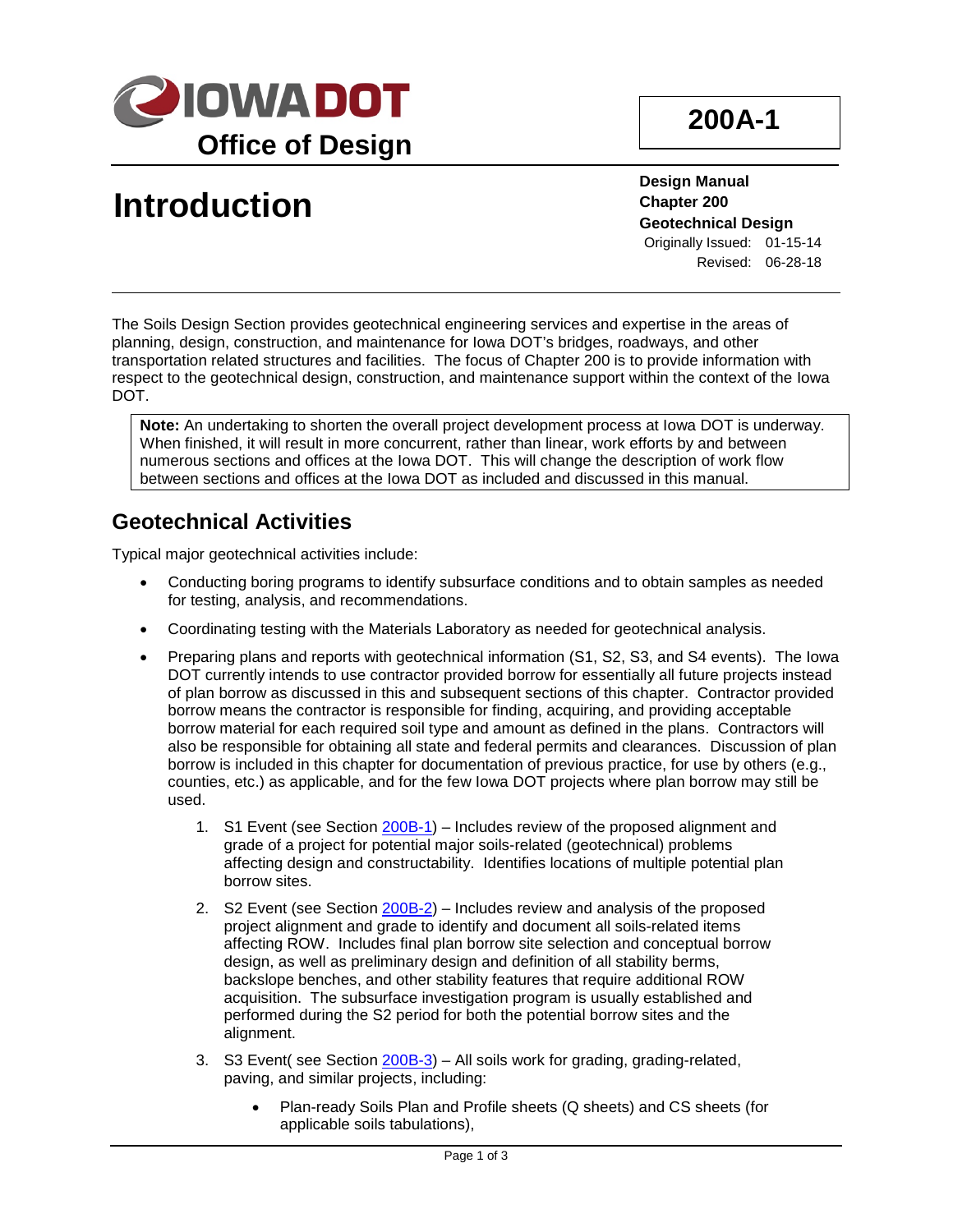- Subgrade treatment tab,
- Longitudinal subdrain tab,
- Shrinkage tab,
- Summary of Structure Settlement form,
- Settlement plates,
- Incorporation of all ground improvements, ground remediations, and stability items (core-outs, benches, berms, blankets, drains, etc.) onto Q sheets and cross-sections,
- All soils usage (i.e., select) information on final cross-sections,
- Any other required tabs, etc., and
- Everything else pertaining to Soils Design Section involvement on a grading, grading-related, paving, and similar projects.
- 4. S4 Event (see Section 200B-4) All structure-related soils work for bridges and similar structures or projects, including:
	- SPS sheets,
	- Report of Bridge Soundings,
	- The Supplemental Report of Structure Soundings (containing designrelated information on Settlement Analysis, Stability Analysis, input/recommendations on type and design of foundation, and other items as may be necessary),
	- Necessary core outs or other types of necessary ground improvements or remediations, and
	- Any other soils related remedial actions necessary with a bridge or structure project.
- Performing specialized geotechnical analyses. The following specialized geotechnical analysis, design, and coordination will be performed as part of the S2, S3, and S4 events described above or as a combination of the events.
	- o Slope Stability Analyses.
	- o Embankment Design including core-outs, drainage systems, staged construction, delays for settlement dissipation, and any similar features.
	- o MSE wall geotechnical evaluations, including bearing pressure.
	- o Coordination with Bridges and Structures on drilled shaft design.
	- o Coordination with Bridges and Structures on driven pile design.
	- o Coordination with Bridges and Structures on spread footing design.
	- o Intermediate Foundation Improvements (IFIs).
	- o Prefabricated vertical drains (also referred to as "wick drains") or vertical sand drains.
	- o Soil/Rock slope design, including pre-splitting rock.
	- o Geosynthetic design.
	- o Landslide Analysis and Mitigation.
	- o Soil Slope Design.
	- o Any other geotechnical design that may be needed for a project.
- Being involved with the construction phase. The following remedial alternative designs for soilrelated issues and review services may be required during the construction phase of a project: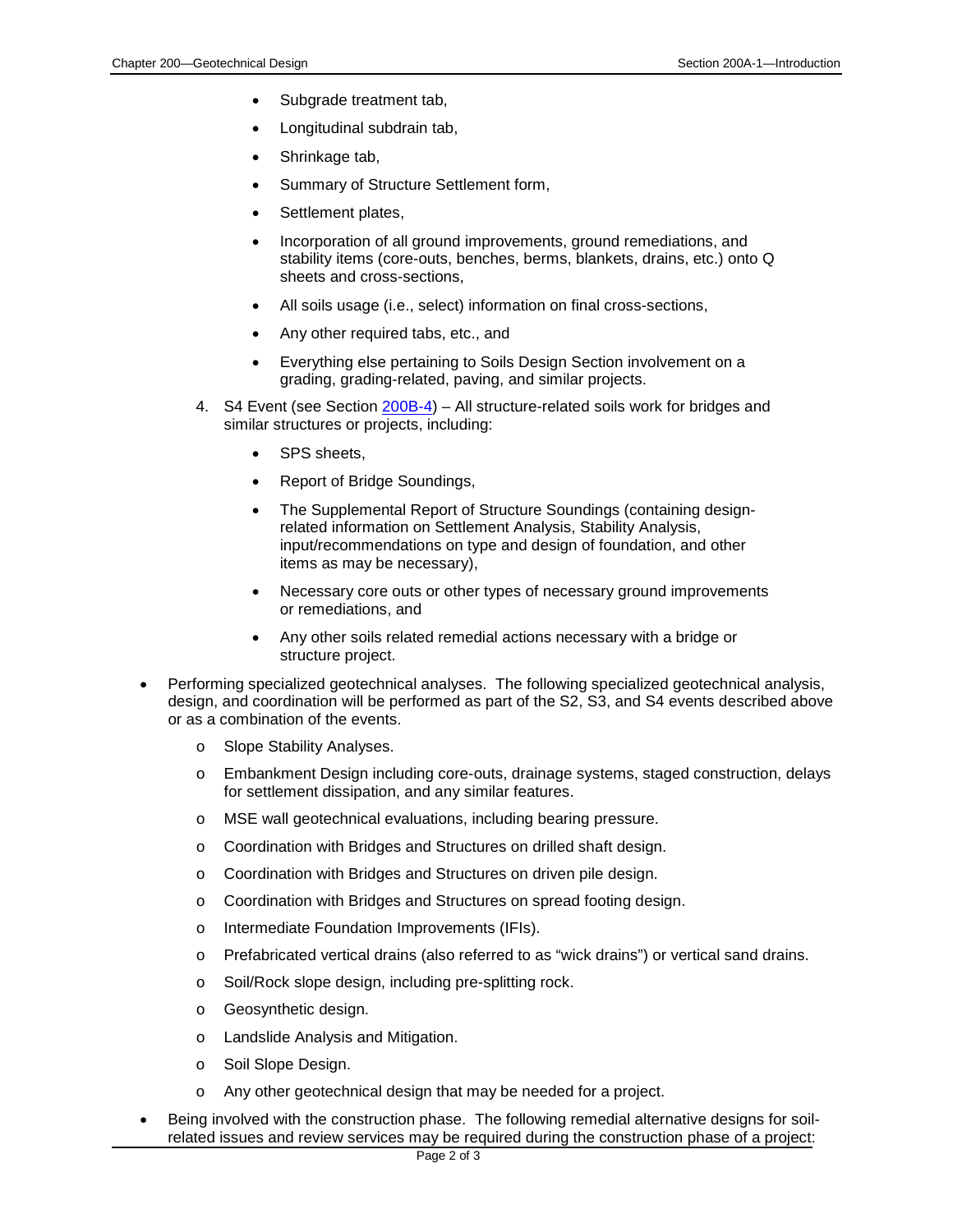- o Design of remedial alternative for unsuitable subgrades.
- o Design of remedial alternatives for unstable cut/fill slopes.
- o Review of Contractor temporary shoring plans.
- o Review of Contractor foundation installation plans.
- o Review of Contractor provided or alternate borrow.
- o Review of drilled shaft integrity test reports.
- o Review of pile driving logs.
- o Review of foundation load testing reports.
- o Review of specialty contractor submittals (i.e., MSE wall or IFIs).
- Developing emergency relief (ER) projects.

Emergency relief projects are projects required to protect the public safety on Iowa roadways as a result of unforeseen geotechnical condition(s). These conditions could include damage to roadways and bridges resulting from events such as heavy rains, flooding, snow fall, etc. Soils Design Section involvement generally includes the following: evaluation of conditions, determination of causes, and designing repair alternatives. The following lists some of the typical emergency relief projects.

- o Landslide analysis and mitigation.
- o Bridge scour.
- o Rock fall.
- o Stream bank erosion.

#### **General Guidance (Geotechnical Consultant Work)**

General guidance with reference to project coordination between the Soils Design Section and geotechnical consultants on consultant-design projects is provided in Section 200A-2. Section 200A-2 describes the Soils Design events and project coordination process within the Iowa DOT design process, and provides a discussion of the necessary interaction among the various sections and consultants in coordinating the geotechnical involvement in typical road and bridge projects.

In Section 200A-3, guidance is provided with respect to geotechnical consultant services and document review required by the Iowa DOT. All consultants must perform services according to Section 200I-1.